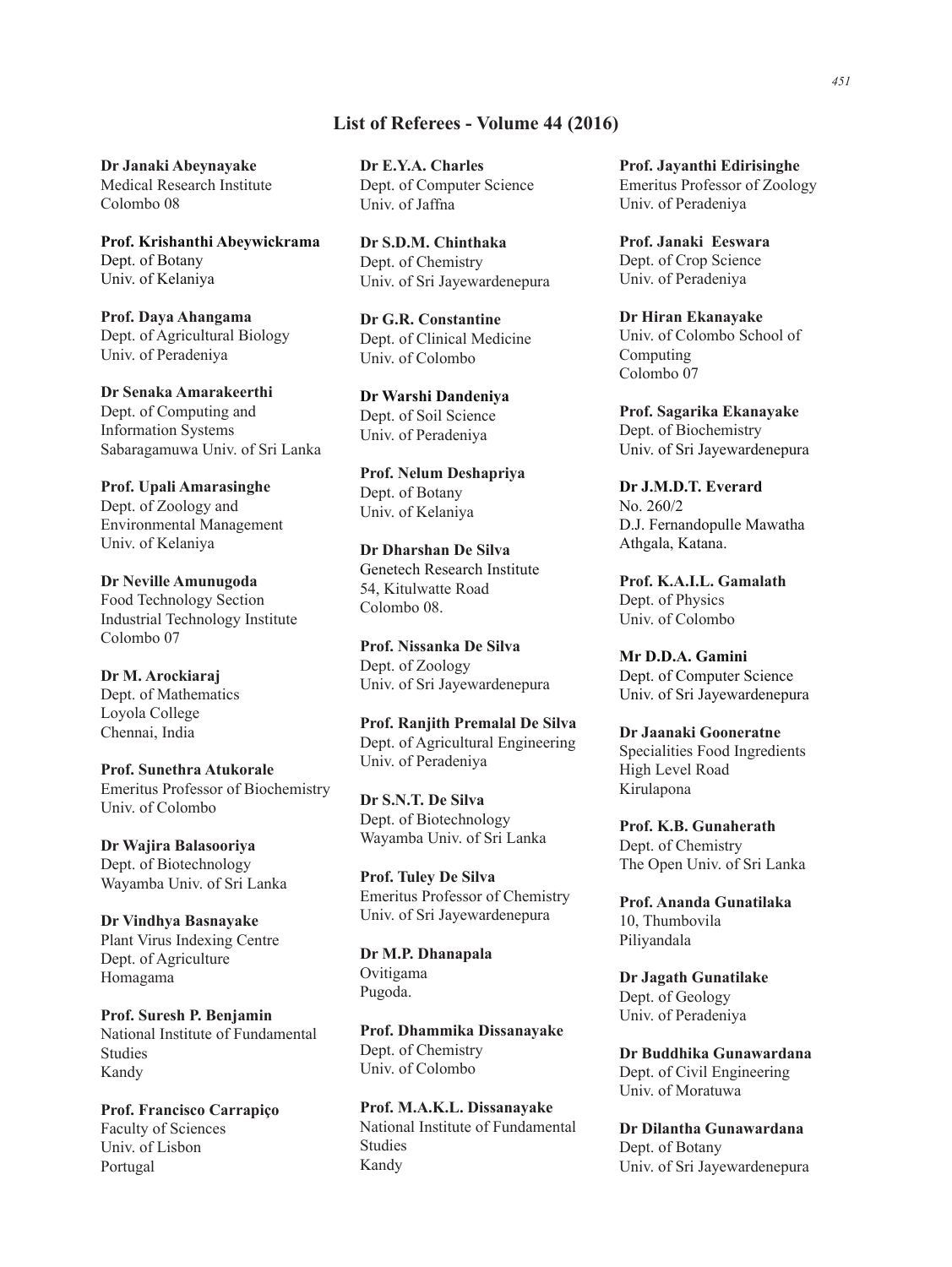**Dr Venura Herath** Dept. of Agricultural Biology Univ. of Peradeniya

**Prof. Sanath Hettiarachchi** Dept. of Biological Sciences Rajarata Univ. of Sri Lanka

**Dr Tilak Hewagama** Dept. of Astronomy Univ. of Maryland USA.

**Dr Ilmi Hewajulige** Industrial Technology Institute Colombo 07

Prof. O.A. Ileperuma Dept. of Chemistry Univ. of Peradeniya

Prof. Chamara Illeperuma Dept. of Food Science Univ. of Peradeniya

**Prof. S.P. Indraratne** Dept. of Environmental Studies and Sciences University of Winnipeg Canada

Dr Ranga S. Jayakody Dept. of Chemistry Univ. of Sri Jayewardenepura

Dr M.K. Javananda Dept. of Physics Univ. of Colombo

**Dr Champa Jayaweera** Dept. of Chemistry Univ. of Sri Jayewardenepura

**Dr Prasad Jayaweera** Dept. of Computer Science Univ. of Sri Jayewardenepura

**Dr Anthea Johanson** Dept. of Civil and Environmental Engineering Univ. of Auckland New Zealand

Prof. Laleen Karunanayake Dept. of Chemistry Univ. of Sri Jayewardenepura

**Dr Suneth Namal Karunarathne** Dept. of Computer Engineering Univ. of Peradeniya

**Dr Senani Karunaratne** Dept. of Plantation Management Wayamba Univ. of Sri Lanka

Prof. Veranja Karunaratne Dept. of Chemistry Univ. of Peradeniya

**Dr Hashendra Kathriarachchi** Dept. of Plant Sciences Univ. of Colombo

Prof. S.R. Kodituwakku Dept. of Statistics and Computer Science Univ. of Peradeniya

**Prof. Nisha Kottearachchi** Dept. of Biotechnology Wayamba Univ. of Sri Lanka

**Dr Javantha Kumara** Dept. of Statistics and Computer Science Univ. of Peradeniya

**Dr Juncheng Li** Hunan Institute of Humanities, Science and Technology China

Dr N.W.A. Lidula Dept. of Electrical Engineering Univ. of Moratuwa

Dr Madhusanka Liyanage Center for Wireless Communication Univ. of Oulu Finland

**Dr Sidath Liyanage** Dept. of Statistics and Computer Science Univ. of Kelaniya

**Dr H.P. Maheswarappa** Central Plantation Crops Research Institute Kasaragod, India.

**Prof. Pathmalal Manage** Dept. of Zoology Univ. of Sri Jayewardenepura Dr R. Meegaskumbura Dept. of Engineering Mathematics Univ. of Peradeniya

**Dr Kamini Mendis** 141, Jawatte Road Colombo 05.

Prof. M.I.M. Mowjood Dept. of Agricultural Engineering Univ. of Peradeniya

**Dr Faqir Muhammad** Dept. of Mathematics and Statistics Allama Iqbal Open University Pakistan

**Mr Kapila Munasingha** Natural Resources Management Centre No 05, Sarasavi Mawatha Peradeniya.

**Prof. Nanda Munasinghe** Dept. of Materials Science and Engineering Univ. of Moratuwa

Prof. M.M.M. Najim South Eastern University Oluvil

Dr Chandrika Nanayakkara Dept. of Plant Sciences Univ. of Colombo

**Prof. A. Nanthakumar** State University of Oswego at New York USA

Dr Ruwan Nawarathna Dept. of Statistics and Computer Science Univ. of Peradeniya

Dr G.W.R.M.R. Palamakumbura Dept. of Engineering Mathematics Univ. of Peradeniya

Prof. K.B. Palipana 542/7 Udumulla Road Battaramulla

## *452*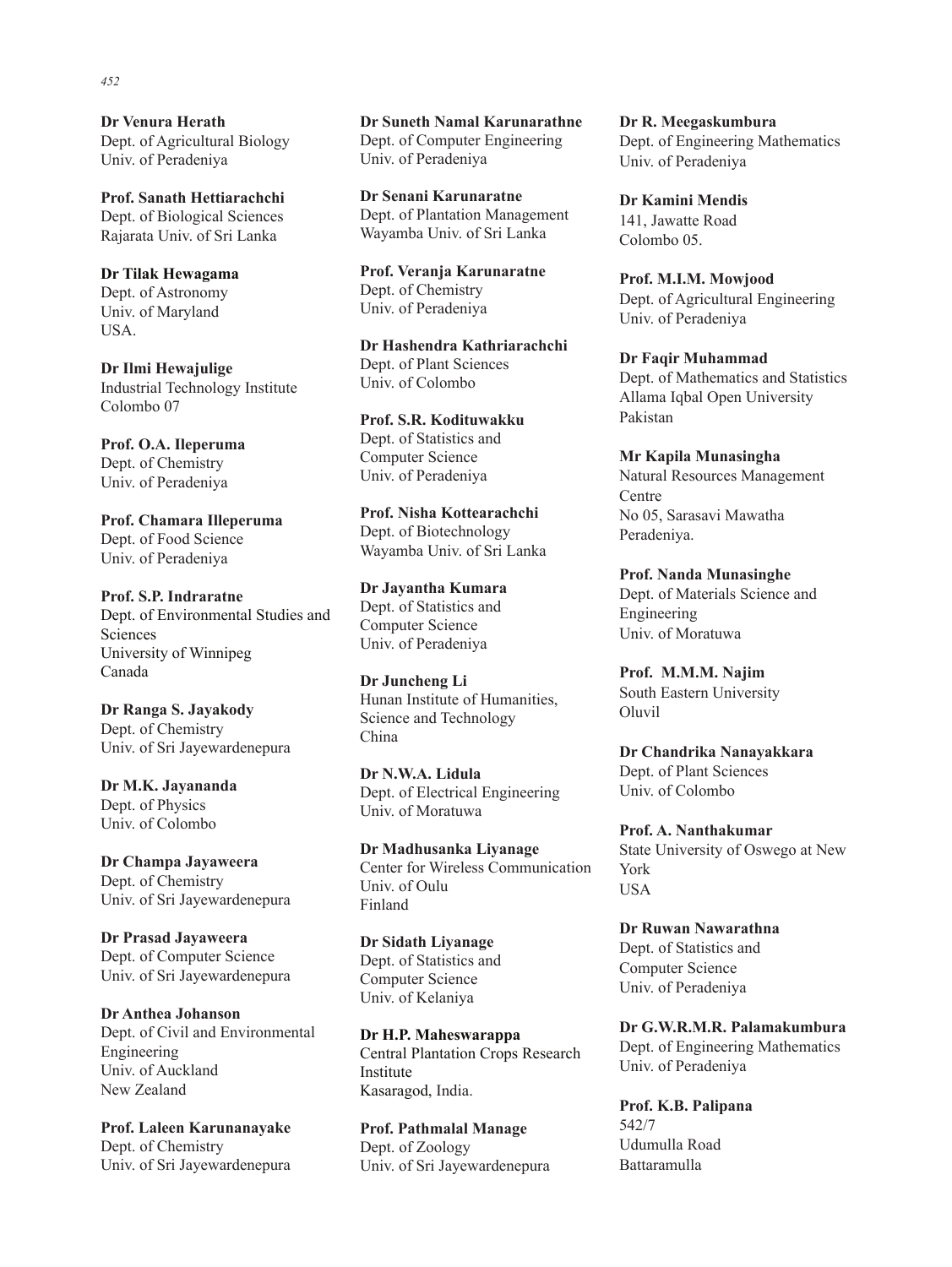Prof. Priyani Paranagama Dept. of Chemistry Univ. of Kelaniya

**Prof. Sriyani Peiris** Faculty of Science Horizon Campus Malabe

**Prof. T.S.G. Peiris** Dept. of Mathematics Univ. of Moratuwa

Prof. A.A.I. Perera Dept. of Mathematics Univ. of Peradeniya

**Prof. Aloy Perera** Dept. of Physics Univ. of Kelaniya

**Dr Hasini Perera** Dept. of Chemistry Univ. of Colombo

Dr K. Perera Dept. of Engineering Mathematics Univ. of Peradeniya

**Dr Lalith Perera** Coconut Research Institute Lunuwila

Dr P.I.P. Perera Dept. of Landscape and Horticulture Gardening Wayamba Univ. of Sri Lanka

Dr S.A.C.N. Perera Coconut Research Institute Lunuwila

Dr S.S.N. Perera Dept. of Mathematics Univ. of Colombo

Prof. V.P.S. Perera Dept. of Physics The Open Univ. of Sri Lanka

**Dr Gamika Prathapasinghe** Dept. of Livestock and Avian Science Wayamba Univ. of Sri Lanka

**Dr H.L. Premaratne** Univ. of Colombo School of Computing Colombo 07

**Dr R.W.K. Punchihewa** ThiSaBi 5/21, Sathosa Pedesa Homagama.

**Prof. Stanisław P. Radziszowski** Dept. of Computer Science Rochester Institute of Technology USA

**Prof. Lalini Rajapaksa** 20/5, Avarihena Road Kirulapona.

Prof. R.M.G. Rajapakse Dept. of Chemistry Univ. of Peradeniya

**Prof. R.M.C.P. Rajapaksha** Dept. of Soil Science Univ. of Peradeniya

Prof. Gaya Ranawaka Dept. of Zoology The Open Univ. of Sri Lanka

**Prof. Sivali Ranawana** 4/40, Pitakanda Road Anniwatta, Kandy.

**Dr Ruwan Ranaweera** Dept. of Electrical and Electronic Engineering Univ. of Peradeniya

**Prof. Nalini Ratnasiri** Emeritus Professor of Zoology The Open Univ. of Sri Lanka

**Dr Prasanna Ratnaweera** Dept. of Civil Engineering The Open Univ. of Sri Lanka

**Dr Anita Das Ravindranath** Central Coir Research Institute Kalavoor, India

Prof. Hesham Mohammed Reyad College of Business and Economics Alqassim University Saudi Arabia

**Dr Lakshman Rodrigo** Rubber Research Institute of Sri Lanka Agalawatte

**Prof. S.R.D. Rosa** Dept. of Physics Univ. of Colombo

**Dr Sumudu Rubasinghe** Dept. of Botany Univ. of Peradeniya

**Eng. K.L.S. Sahabandu** Central Engineering Consultancy Bureau (CECB) 415, Bauddhaloka Mawatha Colombo 07

**Prof. N. Salim** Dept. of Botany Univ. of Sri Jayewardenepura

Prof. Upali Samarajeewa 24C, Deveni Rajasinghe Mawatha Kandy.

**Dr Pradeepa Samarasinghe** Sri Lanka Institute of Information Technology Malabe

**Dr Nalin Samarasinha** Planetary Science Institute Tucson, USA

Dr K.H. Sarananda Food Research Unit Dept. of Agriculture Peradeniya

Prof. S.P. Senanayake Dept. of Botany Univ. of Kelaniya

Prof. S. Siyambalapitiya 40B, Medakotuwa Kahalla, Kiribathgoda.

Prof. D.U.J. Sonnadara Dept. of Physics Univ. of Colombo

Prof. Suneth S. Sooriyapathirana Dept. of Molecular Biology and Biotechnology Univ. of Peradeniya